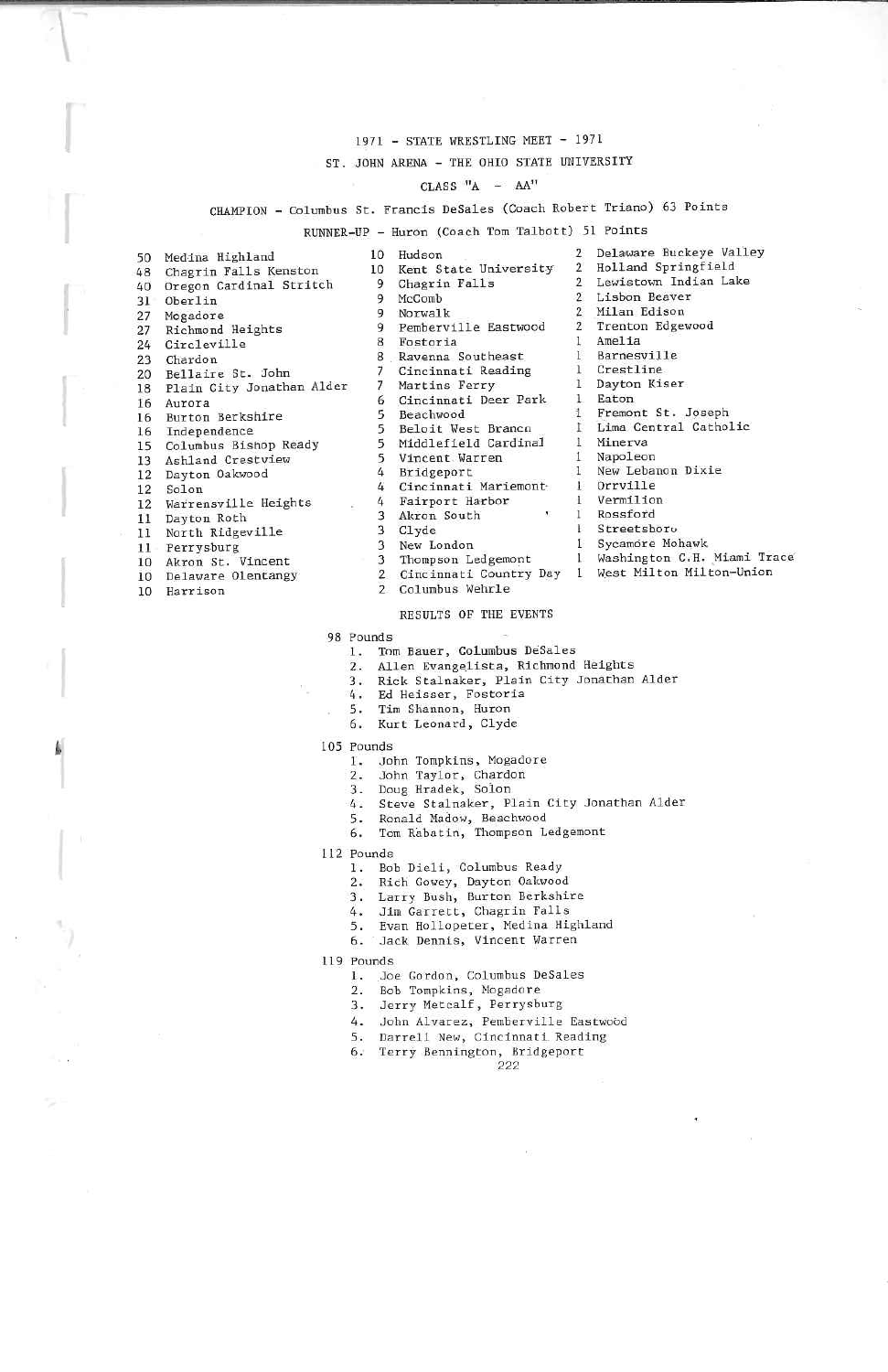- 126 Pounds
	- 1. Drew Gundlach, Huron
	- 2. Warren Vetter, Medina Highland
	- 3. Al DiGiovani, Chagrin Falls Kenston
	- 4. Jim Mussio, Columbus DeSales
	- 5. Tom Price, Beloit West Branch
	- 6. Dick Shavers. Akron South

132 Pounds

- 1. John Delamatre. Huron
- 2. Tim Reardan, Oregon Cardinal Stritch
- 3. Vinson Shells, Dayton Roth
- 4. Chuck Tnsley, McComb
- 5. Larry Coynock, Rurton Berkshire
- 6. Kurt Sucher, Aurora

138 Founds

- 1. Ralph Graham, Chagrin Fails Kenston
- 2. Rick Pope, Oberlin
- 3. Terry Eisler, Chardon
- 4. Jim Kucera, Kent State University
- 5.. Bob Gates, Middlcfield Cardinal
- 6. Mike Malley, Lewistown Indian Lake

145 Founds

- l. Tom Cavanaugh, Medina Highland
- 2. Jim Clark, Oberlin
- 3. Doyle Kiser, Circleville
- 4. Chuck Murphy, Ravenna Southeast
- 
- 5. Pete Gale, Cincinnati Mariemont<br>6. Dan Rousch, Delaware Buckeye Valley<br>-

155 Pounds

- 1. John O'Brien, Independence
- 2. Dean Olson. Aurora
- 3. Joe Bergman, Oregon Cardinal Stritch
- 4. Dan Pugh, Norwalk
- 5. Nate Johnson, Oberlir
- 6. Gale Williams, Lisbon Beaver

167 Pounds

- 1. Tin Wilson, Columbus DeSales
- 2. Ed McCune, Chagrin Falls Kenston
- 3. Joe Difeo, Akron St. Vincent

4. Jeff Kellev, Harrison

- 5. Don Brander, Cincinnati Deer Park
- G. Steve. Funk, New London

175 Founds

- ]. John McCraw. Huron
- 2. Warren Ivan, Oregon Cardinal Stritch
- 3. Don Mould, North Ridgeville
- Rick Link, Bellaire St. John
- 5. Jack Metzger, Columbus DeSales

6. Dave Garden, Fairport Harbor Harding

185 Pounds

- 1. Don Tomko, Medina Highland
- 2. Hark Davey, Circleville

- 3. Ed Evans, Beilaire Sc. John 4. Rob Dixon, Delaware Olcntangy
- 5. Allen Segedy, Chagrin Falls Kenston

6. Rick Koschalk, Oregon Cardinal Stritch Unlimited

- 1. Frank Roba, Richmond Heights
- 2. Ron Stallard, Ashland Crestview
- 3. Joe Bartolone, Warrensville Heights

4. Duffey Reed, Hudson

- 5. 6.
- Don Blum, Martins Ferry<br>Harry Jackson, Cincinnati Country Da

?23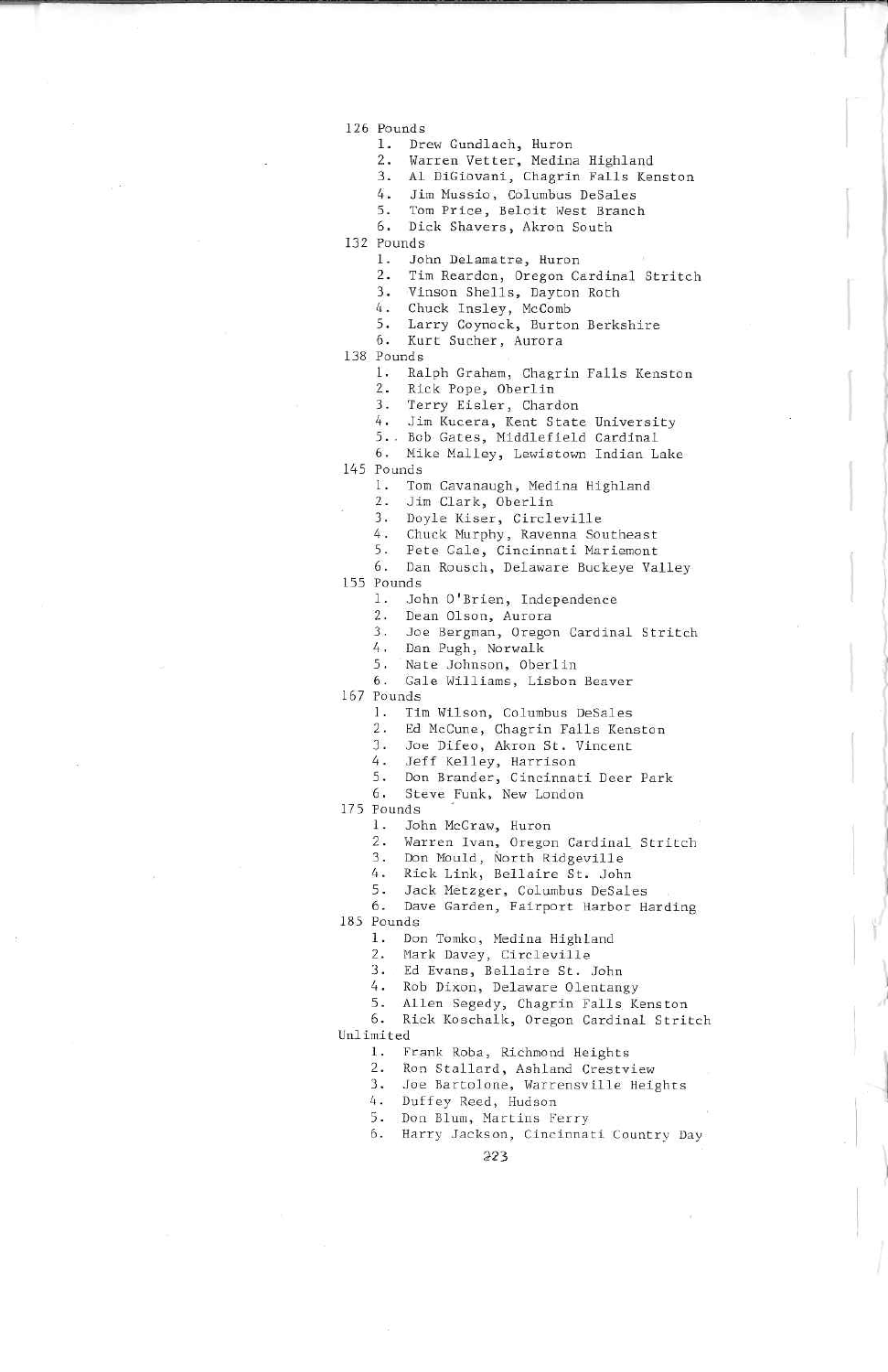## 1971 - STATE WRESTLING MEET - 1971

#### ST. JOHM ARENA - THE OHIO STATE UNIVERSITY

#### CLASS "AAA"

#### CHAMPION - Maple Heights (Coach Mike Milkovich) 60 Points

RUNNER-UP - Toledo Rogers (Coach Ray Steely) 31 Points

| 28      | Toledo DeVilbiss           | $12^{\circ}$ | Toledo Scott             | 5              | Massillon Jackson          |
|---------|----------------------------|--------------|--------------------------|----------------|----------------------------|
|         | 24 Cleveland Heights       |              | 11 Akron Central Hower   | 4              | Lakewood St. Edward        |
| 23      | Toledo St. Francis         | 11           | Bedford                  | 3              | Alliance Marlington        |
| 18      | Toledo Central Catholic    | 11           | Dayton Colonel White     | 3              | Cincinnati Western Hills   |
| 18      | Defiance                   | 10           | Centerville              | 3              | Macedonia Nordonia         |
| 16      | Akron Ellet                | 10           | Norton                   | 3              | Columbus Bishop Hartley    |
| 16      | Columbus Franklin Hts.     |              | 10 Cleveland St. Joseph  | $\overline{2}$ | Cleveland Collinwood       |
| 16      | Bellevue                   | 9            | Cincinnati Princeton     | $\overline{2}$ | Toledo St. John            |
|         | 16 Cincinnati Hughes       | 9            | Cuyahoga Falls           |                | 2 Columbus Bishop Watterso |
| 15      | Berea                      | 9            | Stow                     | $\mathcal{P}$  | Louisville                 |
| 15      | Hilliard                   | 9            | Gahanna Lincoln          | $\mathbf{1}$   | Akron Coventry             |
| 15      | Sandusky                   | 8            | Delaware Hayes           |                | Upper Arlington            |
| $15-15$ | Wickliffe                  | 8            | Worthington              |                | Dayton Belmont             |
| 15      | Lorain Senior              | 8            | Columbus Marion Franklin |                | Westerville                |
|         | 14 Cleveland John Marshall | 8            | Columbus Whetstone       |                | Willoughby South           |
| 14      | Euclid                     | 8            | Kent Roosevelt           |                | Canton Timken              |
| 14      | Lyndhurst Brush            | 8            | Lakewood                 |                | Cincinnati Elder           |
| 13      | Dover                      | h            | Elyria                   |                | Cleveland West Tech        |
| 13      | Massillon Washington       | 6            | Cincinnati Moeller       |                | Dayton Northridge          |
| 13      | Westlake                   | 6            | Norwood                  |                | Lorain Admiral King        |
| 13      | Toledo Whitmer             |              | 5 Cincinnati St. Xavier  |                | Oregon Clay                |
| 12      | Tallmadge                  | 5.           | East Cleveland Shaw      |                | Parma Normandy             |
| 12      | Painesville Riverside      |              | 5 Warren Western Reserve |                | Parma Valley Forge         |
| 12      | Painesville Harvey         | 5            | East Liverpool           |                | Strongsville               |
| 12      | Port Cliaton               | 5            | Garfield Heights         |                |                            |

| 12 | Toledo Scott             | 5                       | Massillon Jackson  |  |  |  |
|----|--------------------------|-------------------------|--------------------|--|--|--|
| 11 | Akron Central Hower      | 4                       | Lakewood St. Edwar |  |  |  |
| 11 | Bedford                  | $\mathbf{3}$            | Alliance Marlingto |  |  |  |
| 11 | Dayton Colonel White     | $\overline{3}$          | Cincinnati Wester  |  |  |  |
| 10 | Centerville              | $\overline{\mathbf{3}}$ | Macedonia Nordonia |  |  |  |
| 10 | Norton                   | 3                       | Columbus Bishop Ha |  |  |  |
| 10 | Cleveland St. Joseph     | $\mathbf{2}$            | Cleveland Collinw  |  |  |  |
| 9  | Cincinnati Princeton     | $\overline{2}$          | Toledo St. John    |  |  |  |
| 9  | Cuyahoga Falls           | $\overline{2}$          | Columbus Bishop Wa |  |  |  |
| 9  | Stow                     | $\overline{2}$          | Louisville         |  |  |  |
| 9  | Gahanna Lincoln          | $\mathbf{1}$            | Akron Coventry     |  |  |  |
| 8  | Delaware Hayes           | 1                       | Upper Arlington    |  |  |  |
| 8  | Worthington              | 1                       | Dayton Belmont     |  |  |  |
| 8  | Columbus Marion Franklin | L                       | Westerville        |  |  |  |
| 8  | Columbus Whetstone       | $\mathbf{1}$            | Willoughby South   |  |  |  |
| 8  | Kent Roosevelt           | $1-$                    | Canton Timken      |  |  |  |
| 8  | Lakewood                 | 1.                      | Cincinnati Elder   |  |  |  |
| 6  | Elyria                   | $\mathbf{I}$            | Cleveland West Tee |  |  |  |
| 6  | Cincinnati Moeller       | $1\,$                   | Dayton Northridge  |  |  |  |
| 6  | Norwood                  | 1                       | Lorain Admiral Ki  |  |  |  |
| 5  | Cincinnati St. Xavier    |                         | Oregon Clay        |  |  |  |
| 5  | East Cleveland Shaw      | 1.                      | Parma Normandy     |  |  |  |
| 5  | Warren Western Reserve   | $1 -$                   | Parma Valley Forge |  |  |  |
| 5  | East Liverpool           | 1                       | Strongsville       |  |  |  |
|    |                          |                         |                    |  |  |  |

# 3 Macedonia Nordonia Cleveland Collinwood 2 Toledo St. John 2 Louisville  $Westerville$ Canton Timken Oregon Clay Strongsville

 $\frac{1}{2}$ 

RESULTS OF THE EVENTS

98 Founds

1. Myron Shapiro, Toledo Rogers

2. Dave Kenny, Cleveland John Marshall<br>3. Mark O'Malley, Columbus Franklin Heights

4. Bruce Hambrick, Delaware Hayes<br>5. Joe Clark, East Liverpool

6. Jim Aquilo, Alliance Marlington

112 Pounds

- 1. Jim Brown, Akron Ellet
- 2. Paul Schonauer. Euclid
- 
- 3, Jim Dolan» Cuyahoga Falls 4. Tim Carnahan, Centerville
- 
- 5. Willie Chatman, Warren Western Reserve
- 6. Tim O'Connor, Columbus Watterson

119 Pounds

1, Rich Xornell, Maple Heights

- 2. Mark Brown, Toledo Whitmer
- -
	-
	-

3. Mike Sanders, Dayton Scebbins ^. Ed SchUlig, Gahanna Lincoln 5. Ken Sceger, Noruood 6. Bob Dalton, Cinctnnatl St. Xauier

126 Founds

- 1. Pat Milkovich, Maple Heights
- 2. Danny White, Toledo St. Francis
- 3. Mark Belknap, Fort Clinton

4. Larry Sullivan, Stow<br>5. John Blazek, Lakewood St. Edwards 6. Jeff Malusky, Nordoaia ;y^